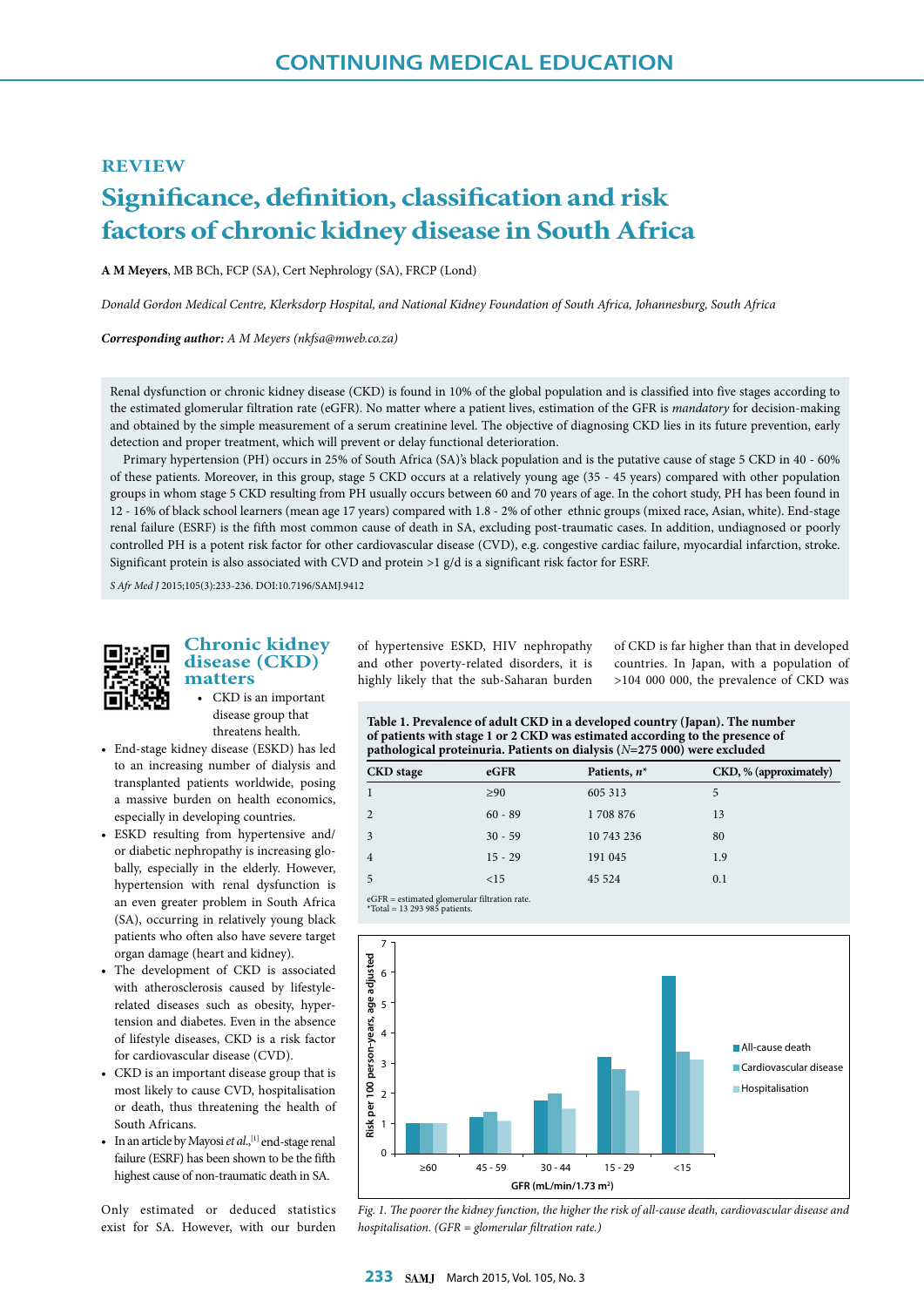13.3 million (i.e. 12.9% of the population) (Table 1).[2]

A decline in kidney function is an important risk factor for CVD. The poorer the kidney function, the higher the risk of CVD. Besides CVD, a large-scale epidemiological investigation revealed that relative risks for total mortality or hospitalisation rise irrespective of cause in proportion to the degree of reduction in kidney function (Fig. 1).[3]

Fig. 2 shows the relative risk of death from cardiovascular events according to the presence or absence of proteinuria and kidney function level. The relative risk was regarded as 1.0 for the cohort in the general health examination. This group comprised 30 704



*Fig. 2. (A): Men. (B): Women. The relative risk of cardiovascular death associated with proteinuria and CKD. (General population: men 30 764, women 60 668, age 40 - 79 years; reference: GFR ≥60, proteinuria ( - ).) Data, with modification, from Irie* et al.[4] *(UP = proteinuria; GFR = glomerular filtration rate.)*

men and 60 668 women aged 40 - 79 years with an eGFR  $\geq 60$  mL/min/1.73 m<sup>2</sup> and no proteinuria. The age-adjusted relative risk of CVD mortality is shown for men and women.

# **Definition and classification of CKD**

- CKD is diagnosed by proteinuria, albuminuria, haematuria (not all cases are renal) or decreased glomerular filtration rate (GFR).
- CKD stages are classified according to the GFR. Most laboratories give a calculated GFR, which is derived from the serum creatinine value. The most commonly given value is the estimated GFR (eGFR).
- CKD should be appropriately treated, depending on its stage (Fig. 3).

Kidney Disease Improving Global Outcomes divides stage 3 into 3(a) and 3(b) to facilitate therapeutic intervention in 3(b) patients in whom kidney dysfunction is easily aggravated. Furthermore, albuminuria is categorised as normal ( $<30$   $\mu$ mol/d), or positive ( $30 - 299$   $\mu$ mol/d), and proteinuria as normal (<150 µmol/d), mild (150 - 490  $\mu$ mol/d) and severe ( $\geq$ 300  $\mu$ mol/d), i.e. categories A1, A2 and A3.

## **Diagnostic criteria of CKD**

CKD is defined and described in Table 2 and Fig. 3. It includes all morbid conditions associated with reduced kidney function indicated by the GFR or persistent findings that suggest kidney damage.

Instances of kidney damage:

- urinary abnormalities such as proteinuria, including microalbuminuria
- abnormalities of imaging tests, such as single kidney or polycystic kidney
- abnormalities of blood biochemistry, such as those indicating kidney dysfunction, including abnormal glomerular and tubular dysfunction
- abnormalities of histological findings.

The eGFR as the measurement of creatinine levels in blood provides vital information on the management of CKD. eGFR should, however, not be accepted as the single only measurement of kidney function (Table 3).

## **CKD: High-risk groups**

• The most important risk factor in SA's black population for CKD is the

#### **Table 2. CKD definition**

A. Obvious kidney damage shown by urinalysis, blood chemistry, images or pathology of the kidney. The presence of albuminuria or proteinuria is especially important. Note: Kidney cysts in the elderly do not represent CKD unless they are the result of autosomal-dominant polycystic kidney disease B. GFR as a risk factor for ESRF: ≤60 mL/min/1.73 m² for ages 40 - 49 years and ≤40 for ages ≥70 years

Persistent evidence of A and/or B for ≥3 months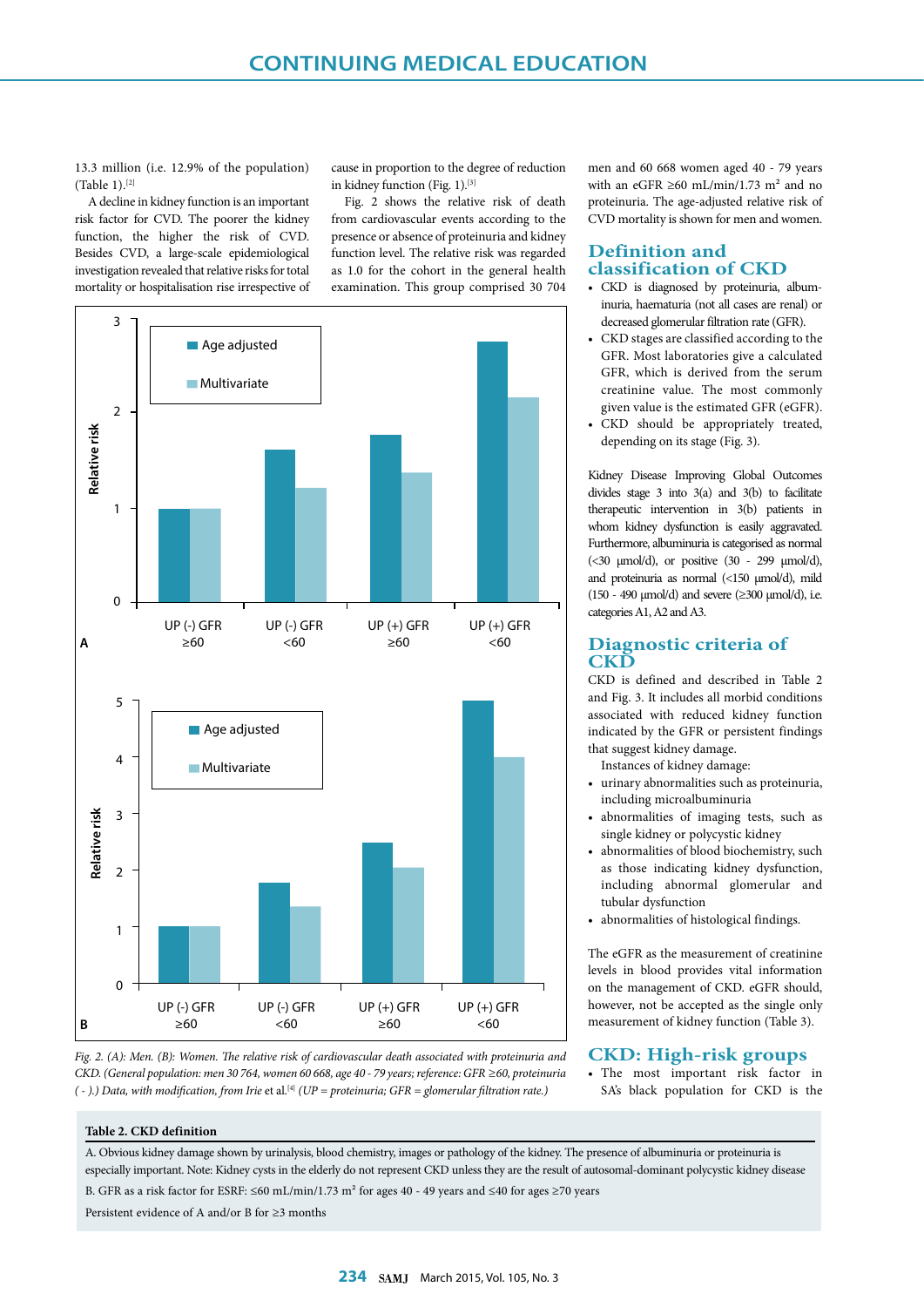development of essential hypertension. In SA, hypertension develops much earlier than in developed areas of the world, is more severe, usually not diagnosed early, and often poorly treated. All of this is compounded by poor patient compliance.

- There are also the usual risk factors for the development of CKD: ageing, family history of CKD (including essential hypertension and type 2 diabetes mellitus (DM)), habitual use of non-steroidal antiinflammatory drugs (NSAIDs), history of abnormal urinary findings and/or abnormal kidney function, abnormal morphology of the kidney, dyslipidaemia, hyperuricaemia, obesity, metabolic syndrome, auto-immune disorders, kidney infections, nephrotic syndrome and kidney stones.
- In the SA context, the HIV epidemic is another relevant factor in the development of CKD (10% of these patients may develop advanced CKD).
- Pregnancy-related factors are also important. Fetuses whose mothers abuse alcohol and/ or cigarettes during pregnancy or who are malnourished or immunocompromised are at risk. Infants born to these mothers have a high incidence of low birthweight (≤2 kg) and a high occurrence of subsequent severe CKD.
- As a safeguard against the development of CKD, the following basic strategies must be implemented:
- All individuals with a positive family history (i.e. parental or sibling) of hypertension or any other familial renal disease should have their blood





#### **Table 3. Interpretation of serum creatinine**

- Creatinine not urea is of pivotal importance in assessing GFR
- If eGFR testing reveals stage 2 CKD, repeat test twice per year. If stage 3 or 4, repeat test three or four times per year
- Factors other than GFR can influence levels of serum creatinine:
	- age (progressive decrease in GFR is physiological)
	- muscle bulk (lower in females, increased in males)
	- diet, e.g. vegetarian
	- some drugs, e.g. cimetidine, result in a falsely high creatinine
- Examples of major pitfalls:
	- a muscular man with a serum creatinine of 120 µmol/L may have a normal GFR
	- conversely, a thin elderly woman with a serum creatinine of 90 µmol/L may have reduced eGFR, e.g. <40 mL/min/1.73 m<sup>2</sup>
- Important practice point:
	- A serum creatinine of ≥150 µmol/L in females or 160 µmol/L in males indicates serious underlying renal dysfunction. These patients must be referred to a nephrologist

pressure (BP) checked annually from an early age (e.g. 20 years onwards) and managed appropriately. Checking of BP should always be accompanied by urine dipstick testing, and abnormalities must be assessed by a *doctor*.

- The same applies to DM patients, but checking should start at an older age (e.g. 35 years).
- Major risk factors for the abovementioned two disorders are lifestyle eating aberrations and, in particular, the excessive intake of dietary sodium. Obesity, which is often seen in SA as a societal attraction, must be condemned and prevented.
- The HIV epidemic must be controlled by all means possible.
- One of the most important causal factors of kidney function deterioration in healthy people is ageing. From about the age of 50 - 55 years, the GFR reduces by approximately 1.2 - 1.5 mL/min/year. This calls for careful drug administration with advancing age, especially drugs that are largely excreted by the kidneys.
- If patients with proteinuria smoke, are obese, or develop hypertension or an impaired glucose tolerance, CKD advances at a more rapid rate. Men are at particular risk; they should be put on stricter treatment regimens and be required to modify their lifestyle.
- Obesity (especially morbid obesity) is a risk factor for proteinuria, which can result in ESKD – even in the absence of diabetes or hypertension (especially in men).
- Dyslipidaemia is a risk factor for CVD. Although based on scant evidence, it has been suggested that dyslipidaemia may promote ESKD. Conversely, an increase in proteinuria is associated with an increased incidence and severity of dyslipidaemia, probably resulting in further proteinuria and progressive CKD.
- Hyperuricaemic patients frequently suffer from kidney disorders and vice versa, and